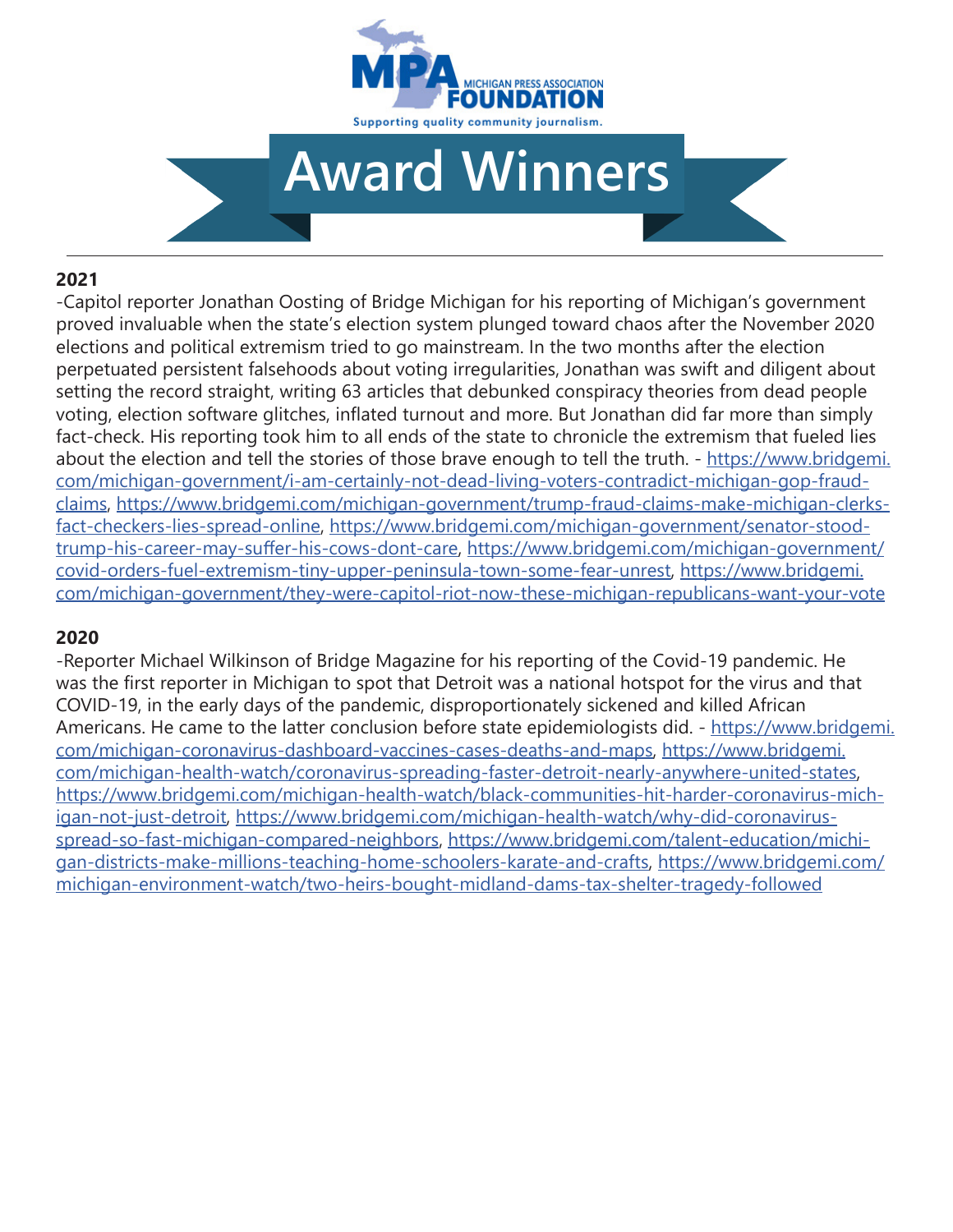### **2019**

-Reporters Tresa Baldas of the Detroit Free Press for an in-depth investigation "Resorts in Jamaica are facing a 'historic' sexual assault problem." Her body of work encompassed a 9-month investigation that revealed that Jamaican island officials and the world's largest online vacation website covered up a pattern of abuse. Her work found that at least one American woman a month is raped at Jamaican resorts and exposed the conspiracy and cover up surrounding that fact. - https://www.freep.com/story/news/local/michigan/detroit/2018/10/30/jamaica-resorts-tripadvisor-sexual-assault/1520587002/, https://www.freep.com/story/news/local/michigan/2018/11/30/jamaica-resort-sexual-assault-sandals/2048055002/, https://www.freep.com/story/news/local/michigan/2019/01/22/jamaica-orders-audit-resorts-amid-sex-scandal/2572533002/, https://www.freep.com/story/news/local/ michigan/2019/05/15/tripadvisor-sexual-assault-warnings-travel-reviews/1194918001/, https:// www.freep.com/story/news/local/michigan/detroit/2019/05/31/tripadvisor-sexual-misconduct-buried/1274528001/, https://www.freep.com/story/news/local/michigan/detroit/2019/07/23/state-department-american-tourists-jamaica/1796973001/

# **2018**

-Reporter Paula Gardner of Mlive Media Group for her series on "PFAS." Gardner was the lead writer in a series of stories about PFAS contamination in Michigan. Her stories illustrated the human impact of this issue as well as its impact on the environment. She showed a breadth of knowledge that allowed her to produce pieces that illustrated how Michigan could take serious steps to address the problem. Her body of work encompasses various issues effecting Michigan. Last spring she produced a richly reported piece on the state's economy. Her work took an in-depth look at a middle-income Michigan couple struggling to make ends meet. - https://www.mlive.com/news/page/michigan\_middle\_class\_ struggles.html, https://www.mlive.com/news/2018/09/pfas\_michigan\_wixom\_contaminat.html, https://www.mlive.com/news/2018/04/michigan\_beyond\_factory\_jobs.html, https://www.mlive.com/ news/page/michigans\_water\_crisis\_pfas.html, https://www.mlive.com/news/2018/09/astronomical pfas\_contaminatio.html, https://www.mlive.com/news/2018/09/quicker\_action\_and\_less\_excuse.html

#### **2017**

-Reporter Garrett Ellison of Mlive Media group for his watchdog investigations. Garret's work symbolizes the importance of watchdog journalism. These stories highlight the work reporters can contribute to the public good when they go beyond standard municipal/government coverage. The Nestle story is an example of the kind of important, time-consuming work that requires reporters to look beyond the big city "bubble" for stories no one else is reporting. His coverage of the Enbridge Line 5 story is filled with the kind of information one must mine in the dusty corners of government offices and in the dry departmental reports that often contain between-the-lines revelations. - https://www.mlive.com/news/2017/08/wolverine\_pfas\_house\_st\_dump.html, https://www.mlive. com/news/2016/10/nestle\_groundwater\_pumping\_exp.html, https://www.mlive.com/news/2017/06/ line\_5\_unsupported\_spans.html, https://www.mlive.com/news/grand-rapids/2017/09/wolverine\_hufnagel\_pfas\_leathe.html, https://www.mlive.com/news/2017/04/nestle\_evart\_wetlands\_impact.html, https://www.mlive.com/news/2016/12/wurtsmith\_pfc\_hydrant\_data.html

# **2016**

-Karen Bouffard & Joel Kurth of the Detroit News for their investigative reporting that revealed decade-long problems of cleaning surgical instruments at one of Michigan's biggest hospital systems, prompting state and federal investigations that could jeopardize the hospitals' federal funding and require massive reforms.